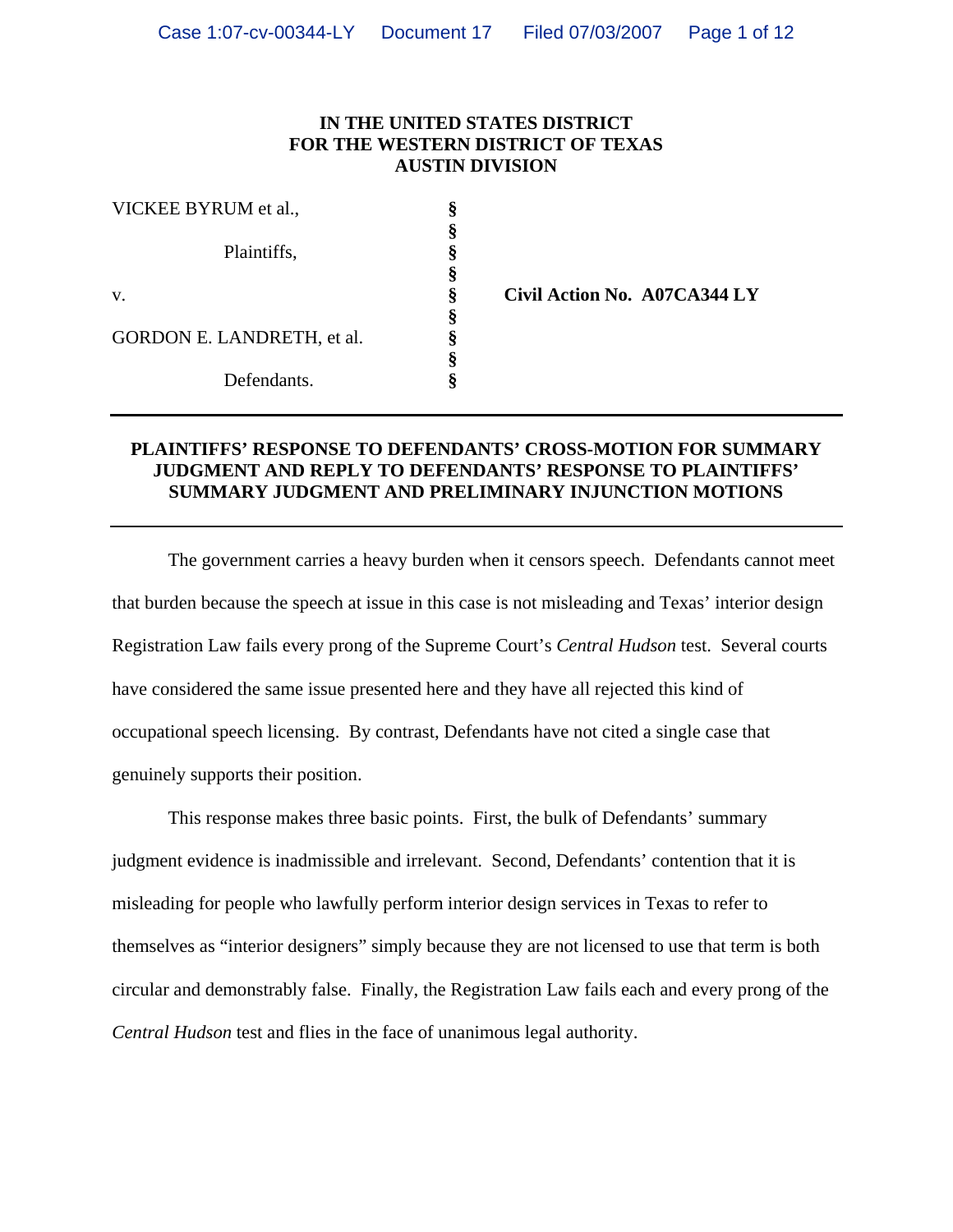#### **I. OBJECTIONS TO DEFENDANTS' SUMMARY JUDGMENT EVIDENCE**

There are two basic problems with Defendants' summary judgment evidence: first, the "ICR study" upon which they principally rely is inadmissible and irrelevant; second, few if any of the "facts" set forth in the affidavits of Gordon Landreth and Gene Green are based on personal knowledge as required by Fed. R. Civ. P. 56(e) and Fed. R. Evid. 602. Plaintiffs therefore object to the ICR study in its entirety and to the specific portions of the Landreth and Green affidavits and exhibits listed below. *See Pfingston v. Ronan Eng'g Co.*, 284 F.3d 999, 1003 ( $9<sup>th</sup>$  Cir. 2002) (motion to strike unnecessary so long as objecting party "adequately put[s] the district court on notice" of its objections).

## **A. Defendants' ICR Study Is Not a Business Record and Does Not Meet the Necessary Criteria for the Admission of Survey Evidence.**

Surveys like the ICR study attached as Exhibit C to Defendants' summary judgment brief present significant concerns regarding accuracy, reliability, and fairness. Courts have therefore developed specific criteria for the admission of survey evidence, each of which must be met for the survey to be admissible. The ICR study meets none of them.

As a threshold matter, the ICR study is inadmissible hearsay because it does not fall within the Rule 803(6) exception for "business records." First, there has been no showing that commissioning surveys of this kind is genuinely part of the "regularly conducted business activity" of the Texas Board of Architectural Examiners (TBAE). To the contrary, far from being generated in the regular course of TBAE's business, it seems clear that the ICR survey was commissioned specifically for the purpose of defending this lawsuit. That presents a second problem, because courts have consistently interpreted Rule 803(6) to exclude documents created for litigation. *E.g.*, *U.S. v. Fendley*, 522 F.2d 181, 184 ( $5<sup>th</sup>$  Cir. 1975) (business records must be "created for motives that would tend to assure accuracy"—"preparation for litigation . . . is not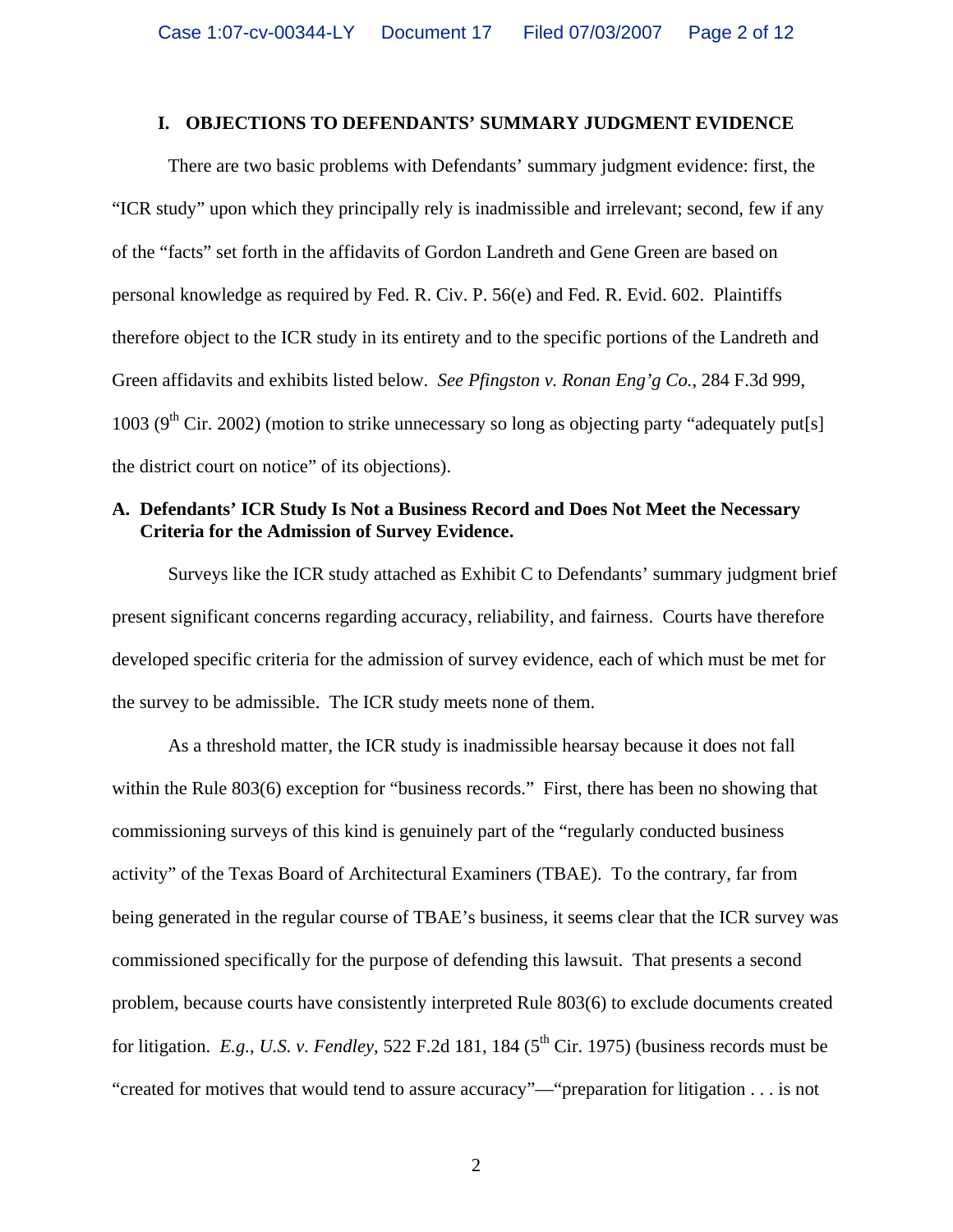such a motive"); *U.S. v. Gwathney*, 465 F.3d 1133, 1141 (10<sup>th</sup> Cir. 2006) ("[i]t is wellestablished that one who prepares a document in anticipation of litigation is not acting in the regular course of business"); *Clark v. Los Angeles*, 650 F.2d 1033, 1037 (9<sup>th</sup> Cir. 1981) ("a document prepared for purposes of litigation is not a business record because it is lacking in trustworthiness"). Finally and relatedly, the Rule 803(6) exception does not apply where "the method or circumstances of preparation" of the document "indicate lack of trustworthiness." That is certainly the case here, where the ICR study was conducted "under contract" with the American Society of Interior Design (ASID), a private industry group devoted to legislating<sup>1</sup> its competitors out of business by enacting its own membership credentials into law, as it managed to do in Texas.<sup>2</sup> Shortly after this lawsuit was filed, ASID's chief representative in Texas, Marilyn Roberts, sent an email to her membership with a subject line that read "**help us defend our Title Act against lawsuit**" and advised recipients that in defending the Registration Law, TBAE is "**fighting for us and we need to give them ammunition!**" 3 *Cf. Hoffman v. Palmer*, 129 F.2d 976, 991 (2nd Cir. 1942) (finding an engineer's report prepared after an accident and with knowledge of impending litigation to be "dripping with motivations to misrepresent").

The ICR study is inadmissible for another reason besides hearsay. Surveys of public perception are frequently used in trademark and other intellectual property cases, and the standards for admitting them are well established. Thus, admissibility depends on "foundation evidence" (normally supplied by someone who actually conducted the survey) which shows that:

1

<sup>&</sup>lt;sup>1</sup> *See, e.g.*, Exh. 1 at 1(ASID levies \$15-per-member annual lobbying assessment and is "proud to spearhead this critical legislative effort for our profession").

<sup>&</sup>lt;sup>2</sup> Compare, e.g., Exh. 2 ("Professional Membership" in ASID requires accredited course of education, specific work experience, and passage of the NCIDQ exam) *with* 22 Tex. Admin. Code §§ 5.31(a), § 5.51 (same requirements to be licensed interior designer in Texas).

<sup>&</sup>lt;sup>3</sup> Exh. 3 (email from M. Roberts ["ASID\_TEXAS"] to txasid@airmail.net) (emphases added). Because it is being offered to challenge the admissibility of evidence proffered by the Defendants, this document is properly reviewable under Fed. R. Evid. 104(a) notwithstanding any potential evidentiary objections. Also, the document is not hearsay because it is being offered for the *significance* of the matters asserted, not their truth.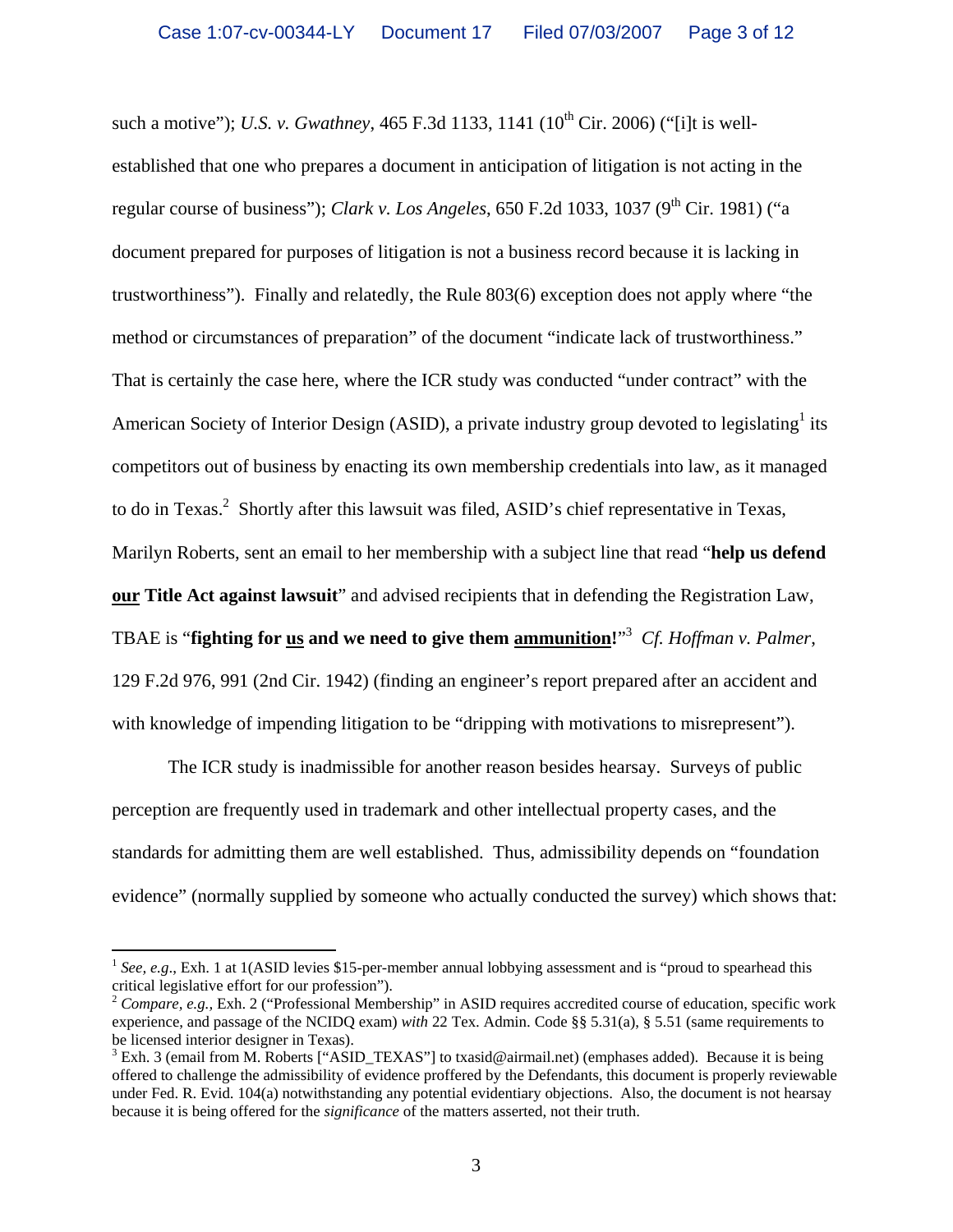(1) the "universe" [of survey respondents] was properly defined, (2) a representative sample of that universe was selected, (3) the questions to be asked of interviewees were framed in a clear, precise and non-leading manner, (4) sound interview procedures were followed by competent interviewers who had no knowledge of the litigation or the purpose for which the survey was conducted, (5) the data gathered was accurately reported, (6) the data was analyzed in accordance with accepted statistical principles and (7) objectivity of the entire process was assured. *Toys R Us, Inc. v. Canarsie Kiddie Shop, Inc.*, 559 F. Supp. 1189, 1205 (E.D.N.Y.1983) (paraphrasing *Manual for Complex Litigation*, 116 (5<sup>th</sup> Ed. 1981)).

Defendants' proffer establishes none of those things, and in fact there are good reasons to be skeptical on all seven points, particularly given the extraordinarily leading tone of some of the questions.<sup>4</sup> Other problems with the ICR study include the absence of any information about how participants were selected, the qualifications of those who constructed the survey, the order and manner in which questions were asked, who performed the interviews, and whether interviewers knew about this lawsuit or the purpose for which the study was to be used.

Finally, besides being inadmissible, the ICR study is irrelevant because it fails to ask the one question that might actually matter in this case: namely, whether people expect that someone using the term "interior designer" possesses a particular set of credentials or qualifications, and if so, what. One can only imagine why the study would omit such a simple and obvious question.

## **B. Most of the "Facts" Set Forth in the Landreth and Green Affidavits Are Not Based on Personal Knowledge and Are Therefore Inadmissible.**

The affidavits of Gordon Landreth and Congressman Gene Green are filled with assertions regarding matters about which it is clear neither witness has any personal knowledge. Also, Mr. Landreth's affidavit has three attachments that each present evidentiary concerns: Exhibit 1, the legislative "Interim Report," is admissible in principle, but it is incomplete (every other page is missing) and contains substantial amounts of inadmissible hearsay; Exhibits 2 and 3 are unsworn letters that are plainly inadmissible hearsay. Finally, Mr. Green's affidavit is

1

<sup>&</sup>lt;sup>4</sup> See, e.g., Defs.' SJ Br. Exh. C, Item LS-4 (referring to "appropriate" qualifications for interior designers).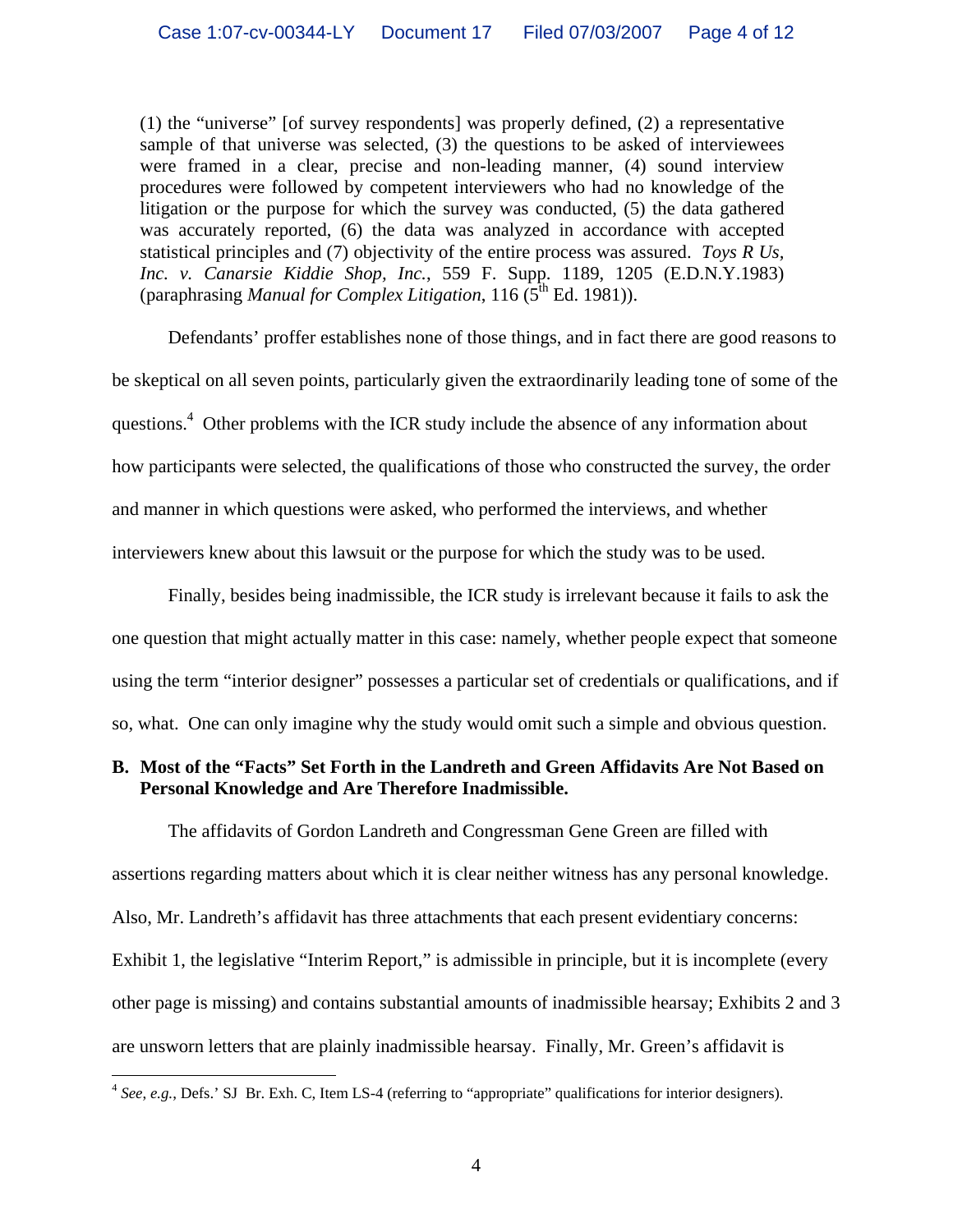largely couched in terms of his "intentions," "purposes," or "beliefs," none of which are relevant to any issue in this case. Rather than analyzing the affidavits line-by-line, Plaintiffs have confined their objections to the following potentially material assertions:

1. *Deceptive/Misleading speech*. Messrs. Landreth and Green both claim it is misleading for nonlicensees who perform services that are defined by Texas statute as "interior design" to hold themselves out as "interior designers." To the extent that assertion is based on anything more than circular reasoning, they offer no foundation for it nor any basis to conclude that either has any personal knowledge about the matter. Plaintiffs therefore object to Landreth Aff.  $\P$  II.3-4, III.2; Green Aff.  $\P$  XII.3.<sup>5</sup>

2. *Public benefit/interest*. Messrs. Landreth's and Green's assertions about the supposed public benefits of the Registration Law consist entirely of "ultimate or conclusory facts and conclusions of law," which are insufficient to defeat (or support) a motion for summary judgment. *Clark v. America's Favorite Chicken Co.*, 110 F.3d 295, 297 (5<sup>th</sup> Cir.1997). Also, their statements about the supposed public benefits of the Registration Law are plainly not based on personal knowledge and, in the case of Mr. Green, are largely expressed in terms of his intentions, purposes, or beliefs, which are irrelevant. Accordingly, Plaintiffs object to Landreth Aff. ¶¶ IV.7, V, VI, VIII (all but the first sentence), IX-XIII; Green Aff. ¶¶ VII-XIII.

### **II. PLAINTIFFS ARE ENTITLED TO SUMMARY JUDGMENT**

#### **A. Defendants' Argument About "Misleading" Speech Is Both Circular and False.**

Defendants claim it is "inherently misleading" for Plaintiffs to refer to themselves as interior designers because the law says they may not use that term without a license, which none of them have. Defs.' SJ Br. at 2, 5-17. Of course, that is a textbook example of circular reasoning. As Daniel Webster famously put it: "We come before the Court alleging the law to be

 $\overline{a}$ 

 $<sup>5</sup>$  The number after the decimal point indicates the specific sentence in the paragraph to which Plaintiffs object.</sup>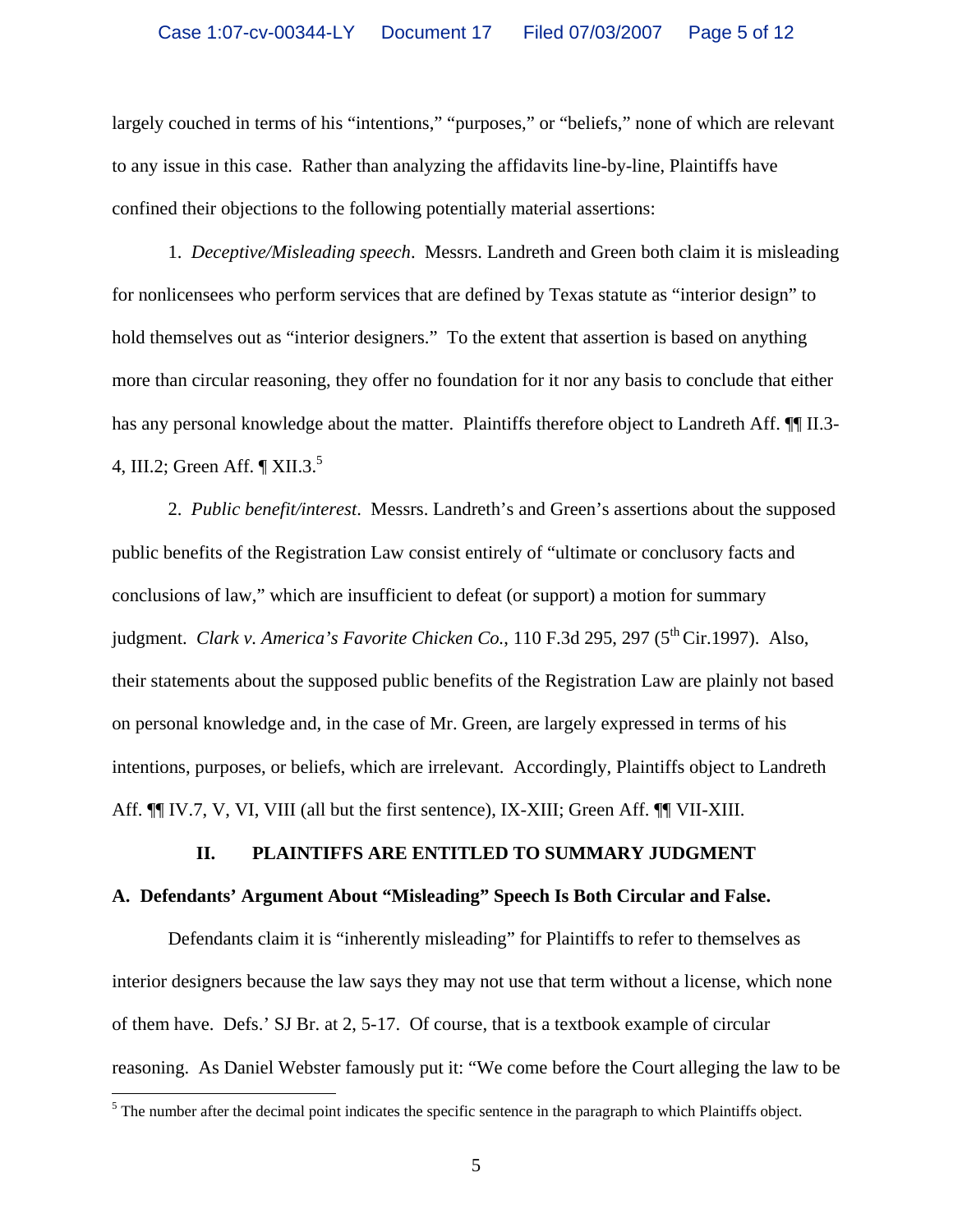void and unconstitutional; they stop the inquiry by opposing to us the law itself. Is this logical?" *Ogden v. Saunders*, 25 U.S. (12 Wheat.) 213, 242 (1827).

The Fifth Circuit recently rejected a similarly circular argument in a commercial speech case involving bail bondsmen in Houston. *Pruett v. Harris County Bail Bond Bd.*, No. 05- 20714, 2007 WL 1632697 ( $5<sup>th</sup>$  Cir. June 7, 2007). Seeking to defend a statute that prohibited solicitation by bail bondsmen under certain circumstances, the county argued that: (a) the kind of solicitation at issue was already prohibited under a different statute governing solicitation generally, therefore (b) the First Amendment did not apply, because (c) unlawful conduct is not protected by the First Amendment. *Id*. at \*4. The Fifth Circuit dismissed that argument as "bootstrapping" and explained that "[t]he threshold inquiry asks whether the speech is misleading or the product or service spoken about is illegal" and found that "*here the speech isn't misleading and the* . . . *service itself*—bail bonding—*isn't illegal*." *Id*. (emphasis added). The italicized portion of that quote maps perfectly onto the present case: (a) it is perfectly lawful for Plaintiffs to practice interior design in Texas; (b) they *do* in fact perform interior design services; therefore (c) it is not "misleading" for them to *say* that they do.

Additional support for the proposition that it is not misleading for nonlicensees like the Plaintiffs to call themselves "interior designers" comes from a remarkable source: the American Society of Interior Design (ASID). ASID has a website that provides, among other things, a referral service to help people find ASID-affiliated interior designers in their area. Thus, if one goes to ASID's homepage (www.asid.org) and places the cursor over the words "Find a Designer" in the left-hand margin, a drop-down menu appears that offers various ways of locating "designers" in any given state. Click on "View Designers Websites," and a map of the United States appears. Click on Texas, and a list of 121 websites appears under the heading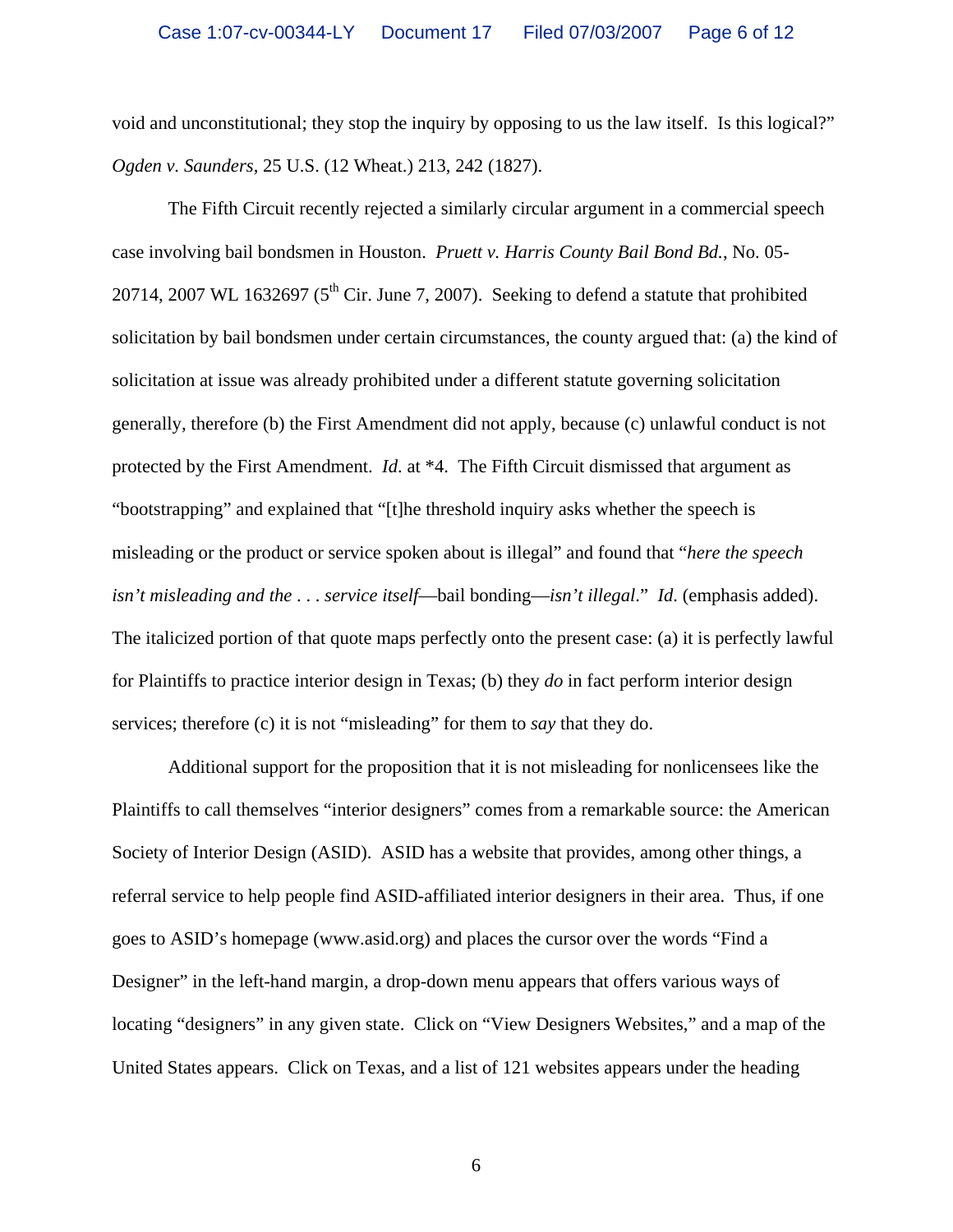"View Designers Websites—Search Results for Texas." Comparing that list against the list of Texas-licensed designers maintained by TBAE,<sup>6</sup> one finds that  $22$  of those 121 businesses have no state-licensed interior designer.<sup>7</sup> An even more flagrant example of ASID holding out its unlicensed members as full-fledged "interior designers" in Texas may be seen by going to ASID's homepage, placing the cursor on "Find a Designer," and clicking on "Designer Referral Service." Type "Austin, Texas" into the respective city/state fields, put "500 miles" in the distance field, then click the box by "terms and conditions" and "search." This produces a list of 52 individuals under the heading "**Interior Designer**," 21 of whom are unlicensed.8

Consider this in light of the Defendants' assertion that "[s]ince the term 'interior designer' under Texas law means a certain level of training and education, as well as passage of an examination and the receipt of a license, anybody who has not met those standards and is advertising as an 'interior designer' is engaging in misleading advertising." Defs.' SJ Br. at 13. If that statement is true, then ASID has been "misleading" the people of Texas by holding out its unlicensed members as "interior designers" with no disclaimer about their unlicensed status. Fortunately for ASID, however, the statement is not true, for the simple reason that "interior designer" is a purely descriptive term—it is not a formal title that connotes some generally recognized level of education or training the way "medical doctor," "attorney," or "architect" do. Thus, anyone who performs interior design work is by definition an "interior designer," both in

 $\overline{a}$ 

 $^6$  http://www.tbae.state.tx.us/PublicInfo/interiordata.xls.

 $\frac{7}{1}$  Exh. 4 (businesses with no Texas-licensed interior designer are highlighted in grey). The order in which the businesses are listed changes regularly, presumably to ensure that each business gets its turn at the top of the list. Other than the source text at the top of the first page and grey-highlighting, which were added by Plaintiffs, Defendants have stipulated that the pages attached as Exhs. 4 and 5 are accurate printouts of web pages in question. <sup>8</sup> *See* Exh. 5 (nonlicensees highlighted in grey).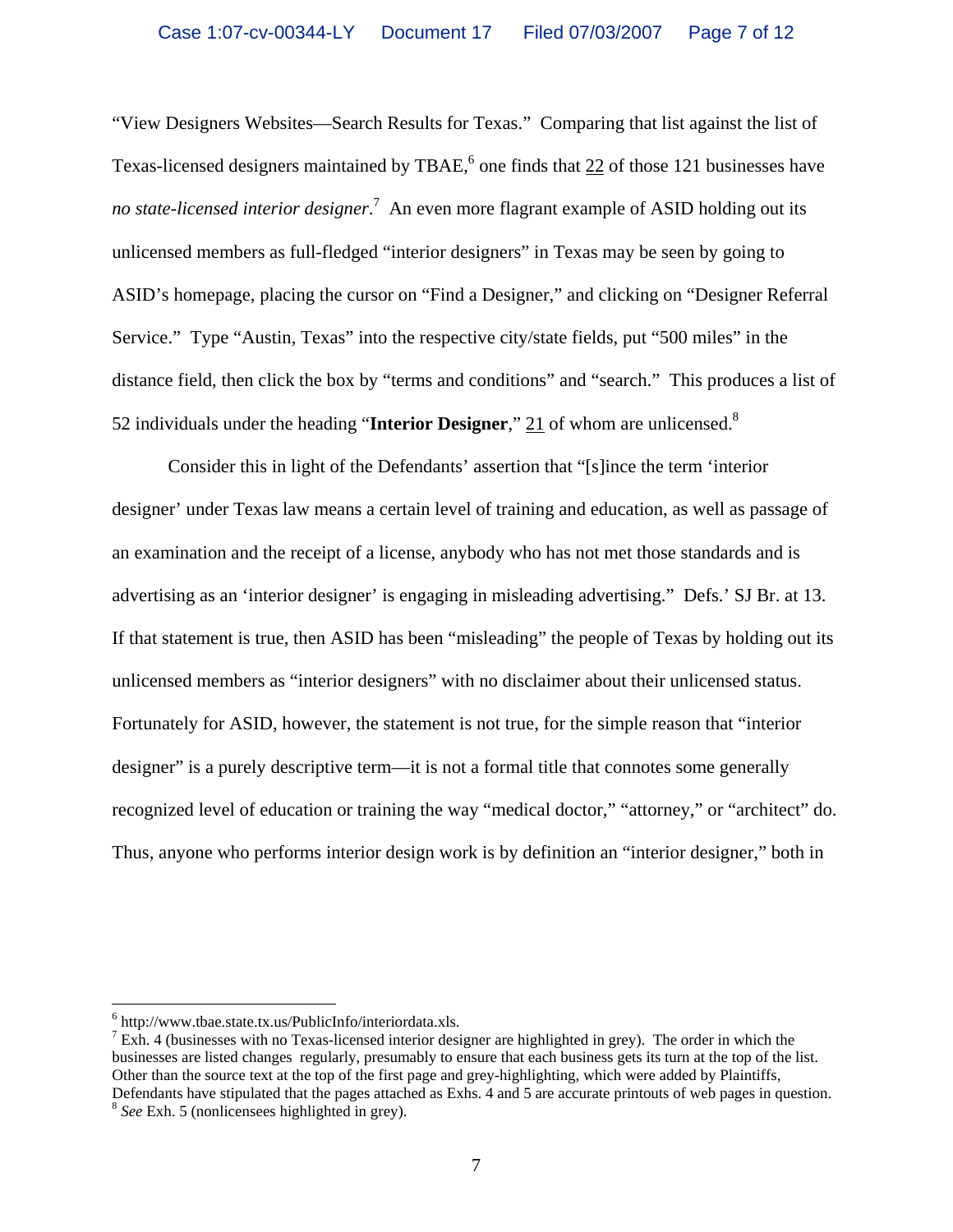the mind of the average consumer and apparently—notwithstanding its trumped-up ICR study in ASID's view as well. $9$ 

### **B. Texas' Interior Design Law Fails the** *Central Hudson* **Test.**

Because the speech at issue here is neither fraudulent nor misleading, the first question under *Central Hudson* is whether Texas has a "substantial" interest in regulating who may refer to themselves as "interior designers." *Central Hudson Gas & Elec. Corp. v. Public Serv. Comm'n of N.Y.*, 447 U.S. 557, 566 (1980). Defendants argue that Texas has a substantial interest in regulating professions and protecting consumers from misleading information. Defs.' SJ Br. at 17. While that may be true as a general matter, neither concern is implicated here. First, Texas does not regulate who may practice interior design, sets no specific performance standards for interior design work, and, apart from censoring their speech, leaves interior designers completely alone. Accordingly, Texas has shown no interest—let alone a "substantial" interest—in regulating the actual practice of interior design. Second, given the incredibly broad definition of "interior design" under Texas law,  $^{10}$  it is difficult to imagine how consumers could possibly be "misled" about whether a particular person was offering or performing interior design services; accordingly, there is no government interest to advance, let alone a "substantial" one.

Because the state has no legitimate interest in dictating who may use the words "interior design" or "interior designer" in the first place, the second and third prongs of *Central Hudson* direct advancement of the stated public purpose and reasonable ends-means fit—obviously

<u>.</u>

<sup>9</sup> *See supra* nn. 6-8 and accompanying text; *see also* Pls.' SJ App. Exh. 8, Mozersky Decl. ¶ 6 (Plaintiff Joel Mozersky has been named Austin's best "interior designer" for the past two years by Citysearch website, despite the fact that he is not a licensed interior designer).<br><sup>10</sup> Texas law defines interior design as "the: (A) identification, research, or development of a creative solution to a

problem relating to the function or quality of an interior environment; (B) the performance of a service relating to an interior space . . . ; or (C) preparation of an interior design plan, specification, or related document about the design of a non-load-bearing interior space." Tex. Occ. Code § 1051.001(3).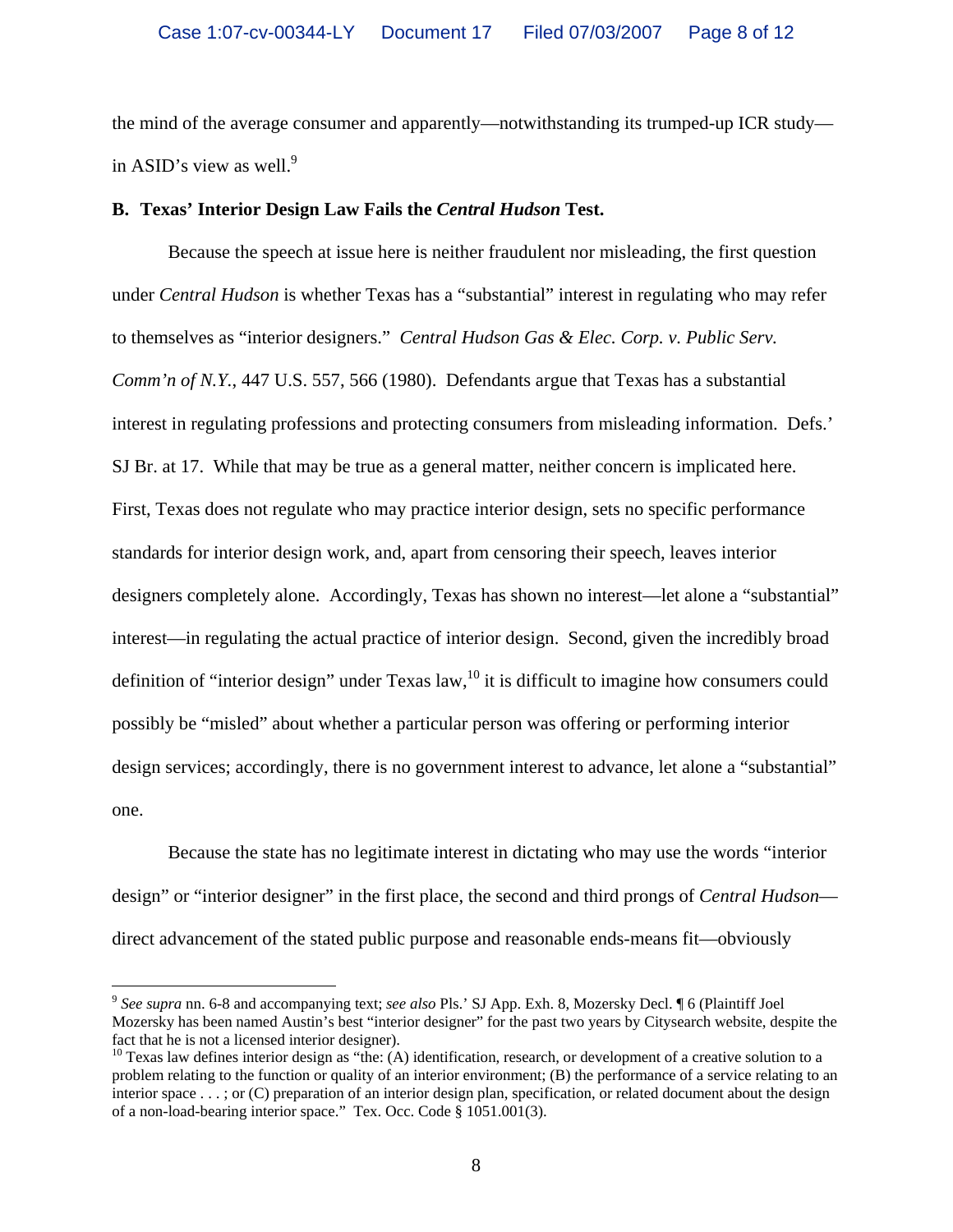cannot be met because there is no genuine public policy to be advanced, whether directly or otherwise. But even if use of the term "interior designer" did present some genuine public policy concern (which it does not), a more "direct" and "reasonable" way of addressing it would be to do what fourteen other states do, namely, establish a subcategory of interior designers with particular credentials and give them a special name—"licensed," "registered," or "certified" and then regulate the use of *that* terminology. *See* DESIGNING CARTELS at 6, Table I (listing states by style of regulation). Defendants' assertion that this approach would be "*more* misleading than the current law," Defs.' SJ Br. at 22, fails because it is wholly unsupported and counterintuitive to say the least. Moreover, it is an empirical claim that could easily have been tested—but notably was not—by the ICR study.

#### **C. Relevant Case Law Uniformly Favors the Plaintiffs.**

Plaintiffs cited four cases in their opening brief that deal with the precise issue here namely, the constitutionality of laws forbidding people from accurately describing the work they lawfully perform. Pls.' SJ Br. at 5-6. Rather than addressing the merits of those cases, Defendants simply dismiss them out of hand because they are from other jurisdictions and have "no precedential value [for] this court." Defs.' SJ Br. at 9. Contrary to the Defendants' suggestion, however, it is quite common for courts presented with a novel legal issue and no controlling authority to consider cases from other jurisdictions. *E*.*g*., *Feld v. Zale Corp.*, 62 F.3d 746, 751 n.14 (5th Cir. 1995) ("Very little Fifth Circuit case law exists concerning [the relevant issue]. For this reason, we have looked to cases in other circuits and utilized the other circuits' reasoning where we have found it persuasive."); *United States v. Tadlock*, 399 F. Supp.2d 747, 751 (S.D. Miss. 2005) ("The issue has not been addressed by the United States Court of Appeals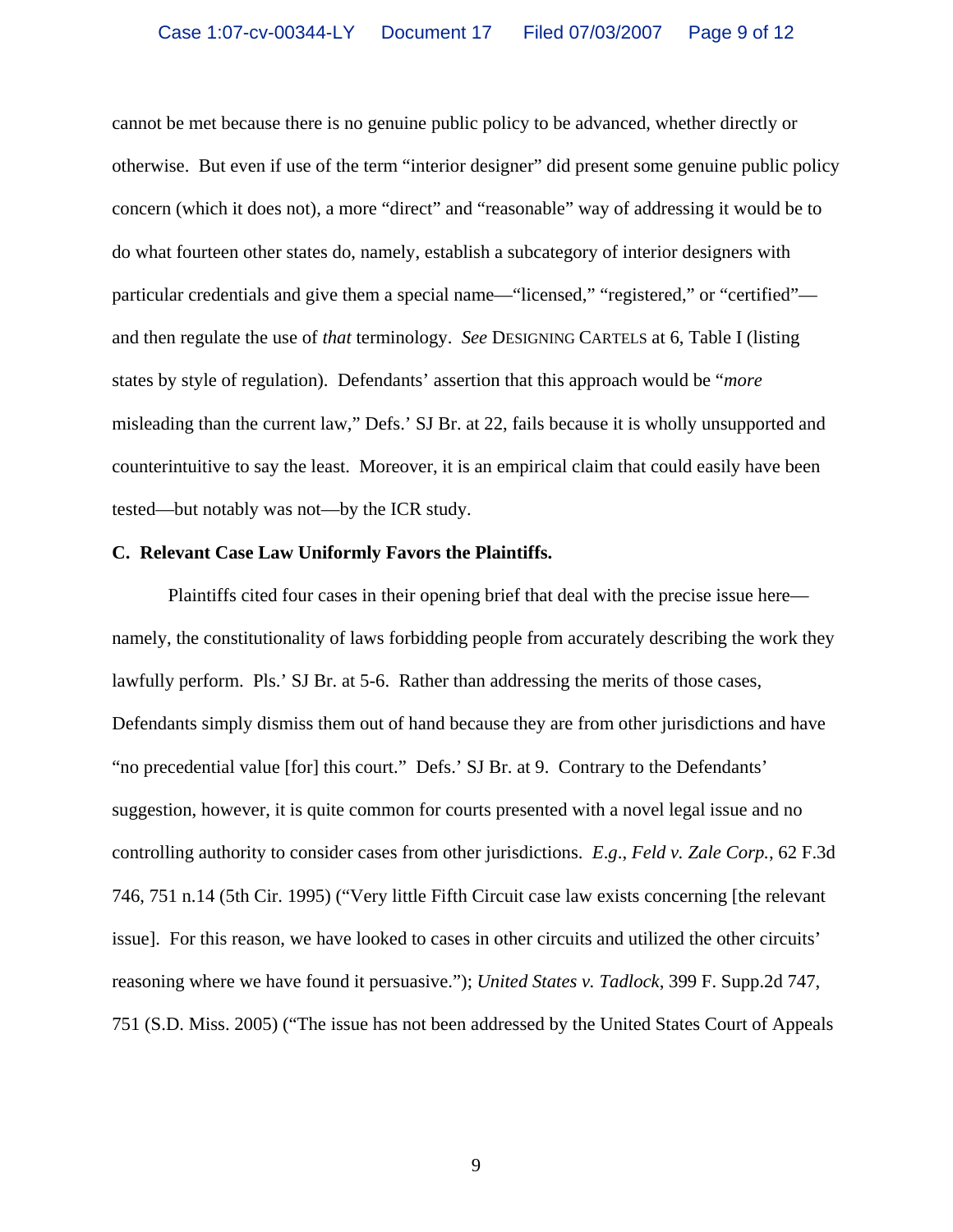for the Fifth Circuit. This Court must therefore look to persuasive guidance from other jurisdictions.").

By contrast, the cases cited by Defendants are all distinguishable, starting with *Maceluch v. Wysong*, 680 F.2d 1062 ( $5<sup>th</sup>$  Cir. 1982), where the question was whether osteopaths (D.O.s) should be allowed to call themselves "M.D.s." Finding important differences between D.O.s and M.D.s, both in training and public perception, the Fifth Circuit persuasively rejected the osteopaths' First Amendment claim. *Id*. at 1066, 1069. Similarly, in *Accountant's Society of Virginia. v. Bowman*, 860 F.2d 602, 606-07, the Fourth Circuit found no First Amendment right for non-CPA accountants to call themselves "*public* accountants" because their non-CPA status significantly limited the scope of the duties they could perform—including specifically their ability to make public representations about their clients' finances—and thus the possibility of deception was "self-evident." Finally, in *American Academy of Pain Management v. Joseph*, 353 F.3d 1099 ( $9<sup>th</sup>$  Cir. 2004), the Ninth Circuit upheld a California law that provided minimum standards for medical professionals' use of the term "board certified" based on the government's obvious, substantial, and well-documented interest in preventing terms like "board certified" from being co-opted by *ad hoc*, fly-by-night "certifying" entities. *See id*. at 1104-05, 1109-10 (citing *Peel v. Att'y Registration & Disciplinary Comm'n of Ill.*, 496 U.S. 91, 110 (1990)).

### **III. CONCLUSION**

For the foregoing reasons, Plaintiffs respectfully request that this Court grant their motion for summary judgment, deny Defendants' motion for summary judgment, and enjoin the Defendants from enforcing Texas' Interior Design Registration Law.

DATED this 3rd day of July, 2007.

### **INSTITUTE FOR JUSTICE**

10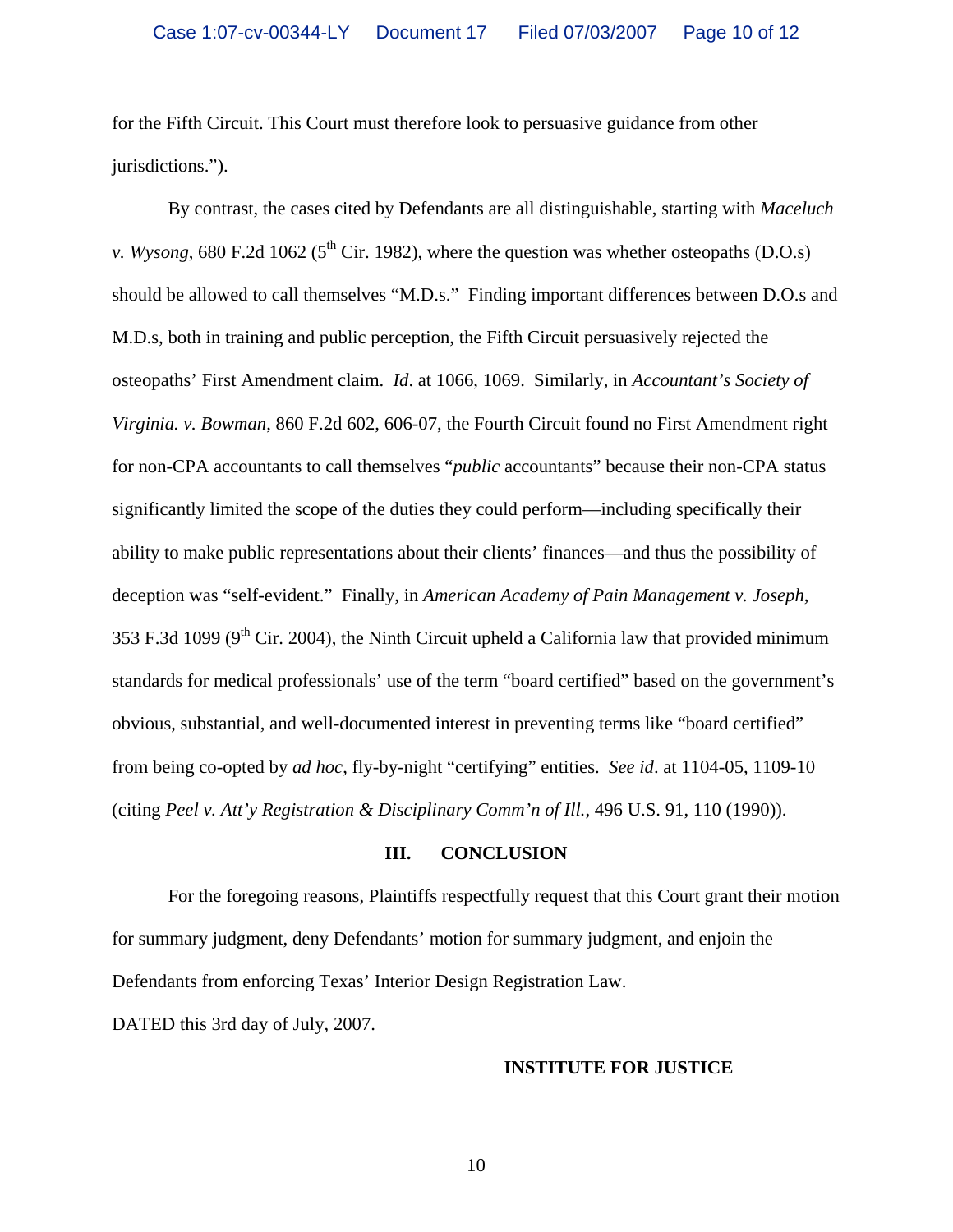#### $\frac{|s|}{s}$

William H. Mellor (DC Bar No. 462072)\* Clark M. Neily (TX Bar No. 00791339)\* 901 North Glebe Road, Suite 900 Arlington, Virginia 22203 Tel: (703) 682-9320 Fax: (703) 682-9321 Email: wmellor@ij.org; cneily@ij.org

 $\sqrt{s/}$ 

Jennifer M. Perkins (AZ Bar No. 023087)\* 398 South Mill Avenue, Suite 301 Phoenix, Arizona 85281 Tel: (480) 557-8300 Fax: (480) 557-8305 Email: jperkins@ij.org

\*Admitted *Pro Hac Vice* 

## **MERICA & BOURLAND, P.C.**

 $\sqrt{s}/$ 

Cindy Olson Bourland (Bar No. 00790343) 400 West 15th Street, Suite 900 Austin, Texas 78701 Tel: (512) 477-0100 Fax: (512) 477-0154 Email: bourland@mericabourland.com

*Counsel for Plaintiffs*